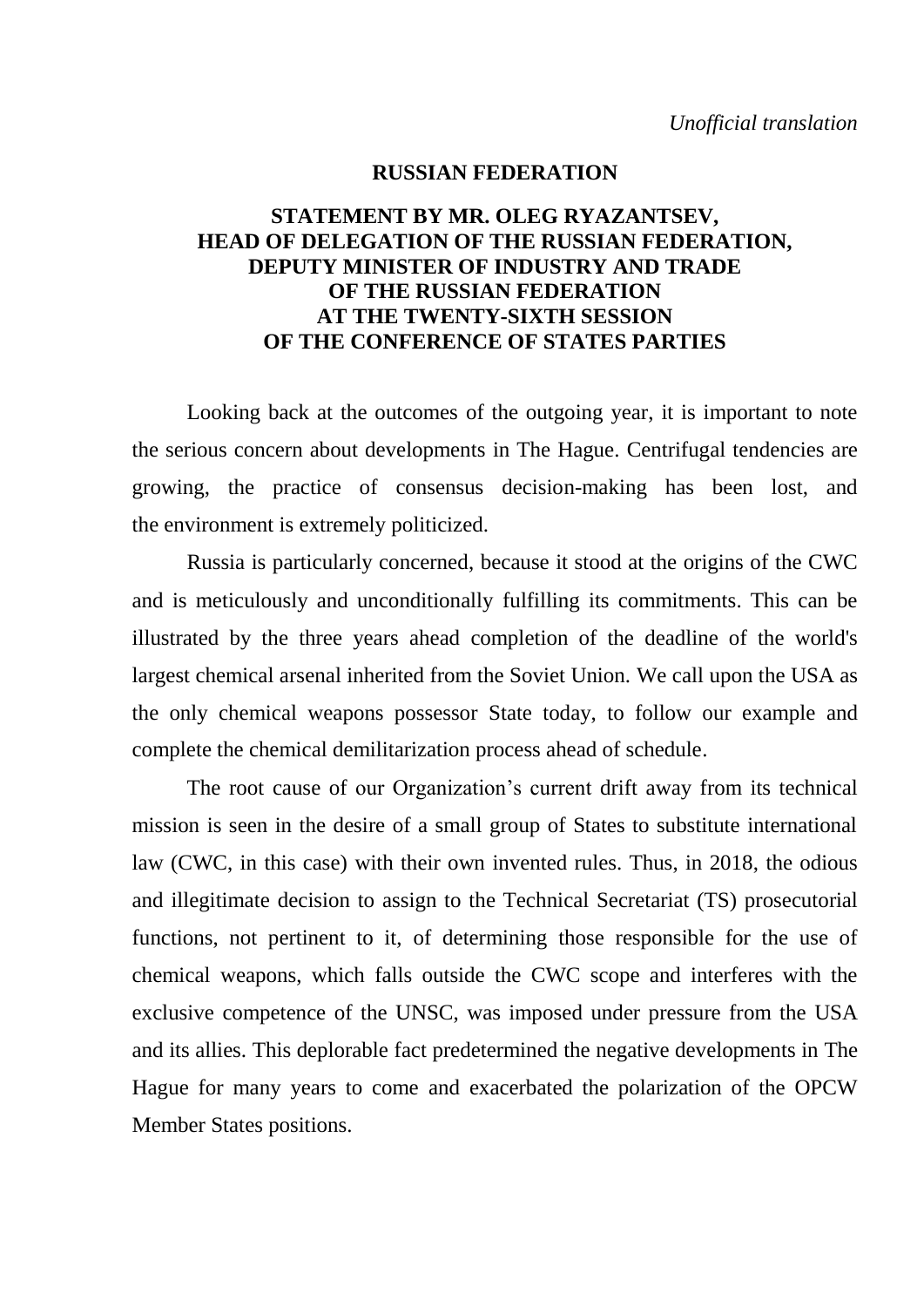A US-led group of countries has come to think of itself as a possessor of ultimate truth when it comes to non-proliferation of chemical weapons. This allowed under the pretext of fighting impunity for the use of chemical weapons, to launch a smear campaign against a number of countries, first and foremost, Syria.

The conveyor belt of the illegitimate Investigation and Identification Team at full capacity started to issue indictments against Damascus, including on the basis of unconvincing and sometimes simply falsified conclusions of the Fact-Finding Mission (FFM), began to issue indictments against Damascus, forgetting that Syria despite the complex environment in that region, voluntarily decided to accede to the Convention. This process culminated in the first ever in the history of the OPCW suspension of the rights and privileges of a State Party – Syria, under the CWC. The biased and unfair decision taken by the 25-th session of the CSP does not do any credit to our Organization. It is that exactly approach toward Syria – a State Party to the CWC, that hinders non-member countries to make the decision to join the Convention.

OPCW, on the contrary, should unite the States Parties in addressing truly important tasks related to freeing the world of chemical weapons and preventing their re-emergence.

Against this background, the work of the OPCW Technical Secretariat has been criticized by a number of delegations. It is primarily due to the scandal that erupted over the preparation of the FFM report on the chemical incident in the Syrian town of Douma in April 2018. Despite calls for a fair investigation by the States Parties, as well as international community, respected scholars, experts, including the first Director-General J.Bustani, the OPCW Technical Secretariat preferred to remain silent. By doing so, it only reinforced the suspicion that the report had been fully rewritten in order to exonerate the USA, Great Britain and France from their responsibility for committing the unprovoked act of aggression against the sovereign Syria on the night of 14 April 2018.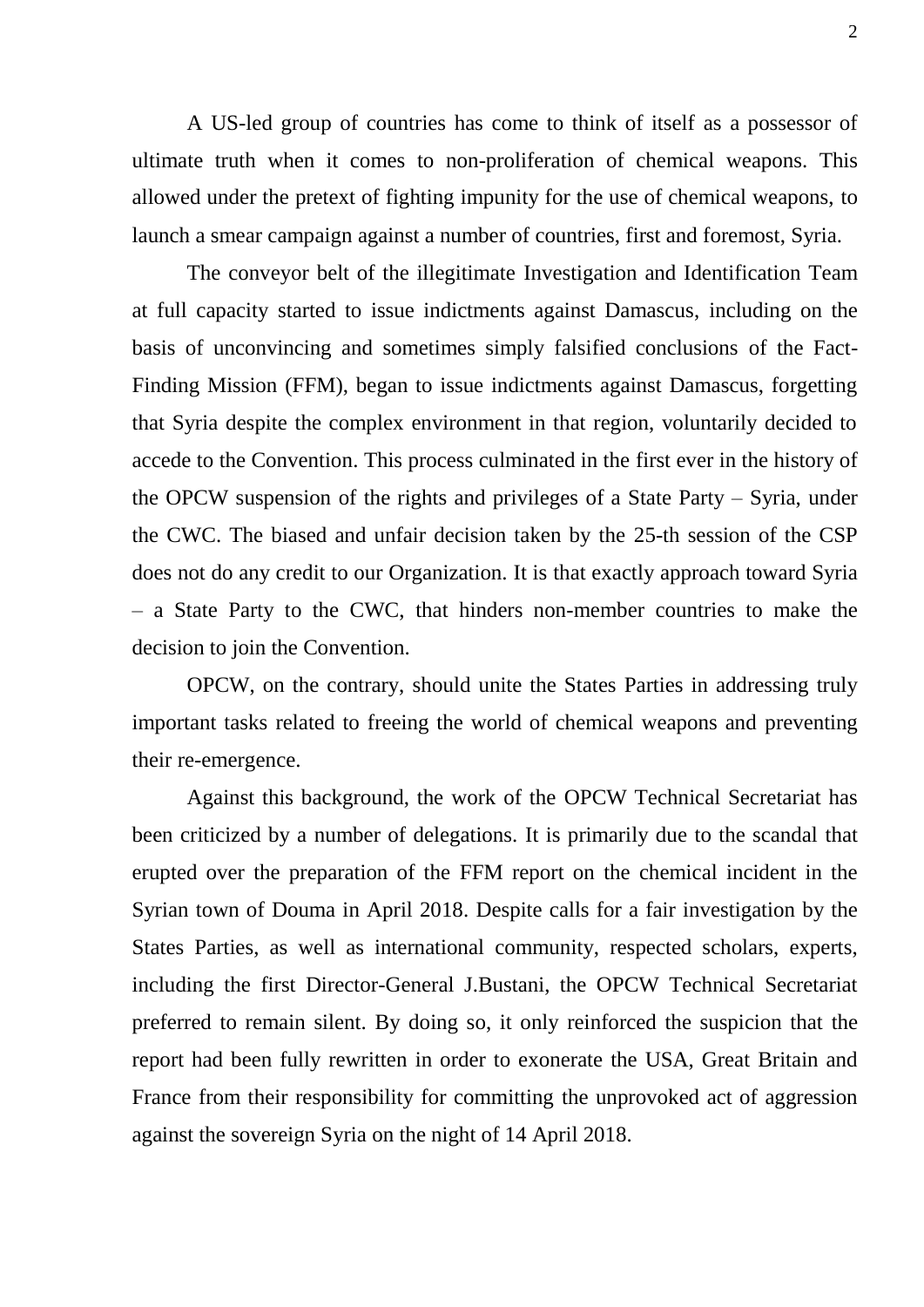Our Organization has also been destabilized by the campaign led by a small group of countries and launched after the alleged poisoning of A.Navalny in August 2020. Russia is required to investigate the incident in cooperation with the OPCW Technical Secretariat. It is the United Kingdom, Germany, France and Sweden that we see at the forefront of the so-called concerned States. Yet, it is these countries that have been doing their utmost so that the truth is never revealed. That is the only way to consider their persistent, verging on sheer cynicism unwillingness to respond to the substance of Russia's requests in accordance with Article IX, paragraph 2 of the CWC. They either completely ignore them or provide information that in no way can be considered "sufficient to answer the doubt or concern expressed, along with an explanation of how the information provided addresses the issue". We will continue to insist on receiving comprehensive answers from the countries mentioned and the OPCW Technical Secretariat. We are still expecting the OPCW Technical Secretariat to meet our lawful request for video footage taken during the provision of technical assistance to Germany. This data is necessary to make sure that the chain of custody was observed.

We are deeply concerned by the OPCW Technical Secretariat's explanation for its inability to provide technical assistance under Article VIII (38) (e) of the CWC requested by Russia, referring to some "standard" procedures in such situations. In other words, it has been claimed that the Technical Secretariat allegedly could not meet our request, since the United Kingdom and Germany had different parameters for the work of the OPCW experts. The fallacy of such an argument is obvious to any open-minded person. All the Technical Secretariat did was impose arbitrary conditions for cooperation, applicable only in investigations of «alleged» use of chemical weapons.

It has to be stated that contrary to the promises made by the leadership of the OPCW Technical Secretariat, over the past years, the OPCW has never become our «common home» where the States Parties could freely, respectfully and with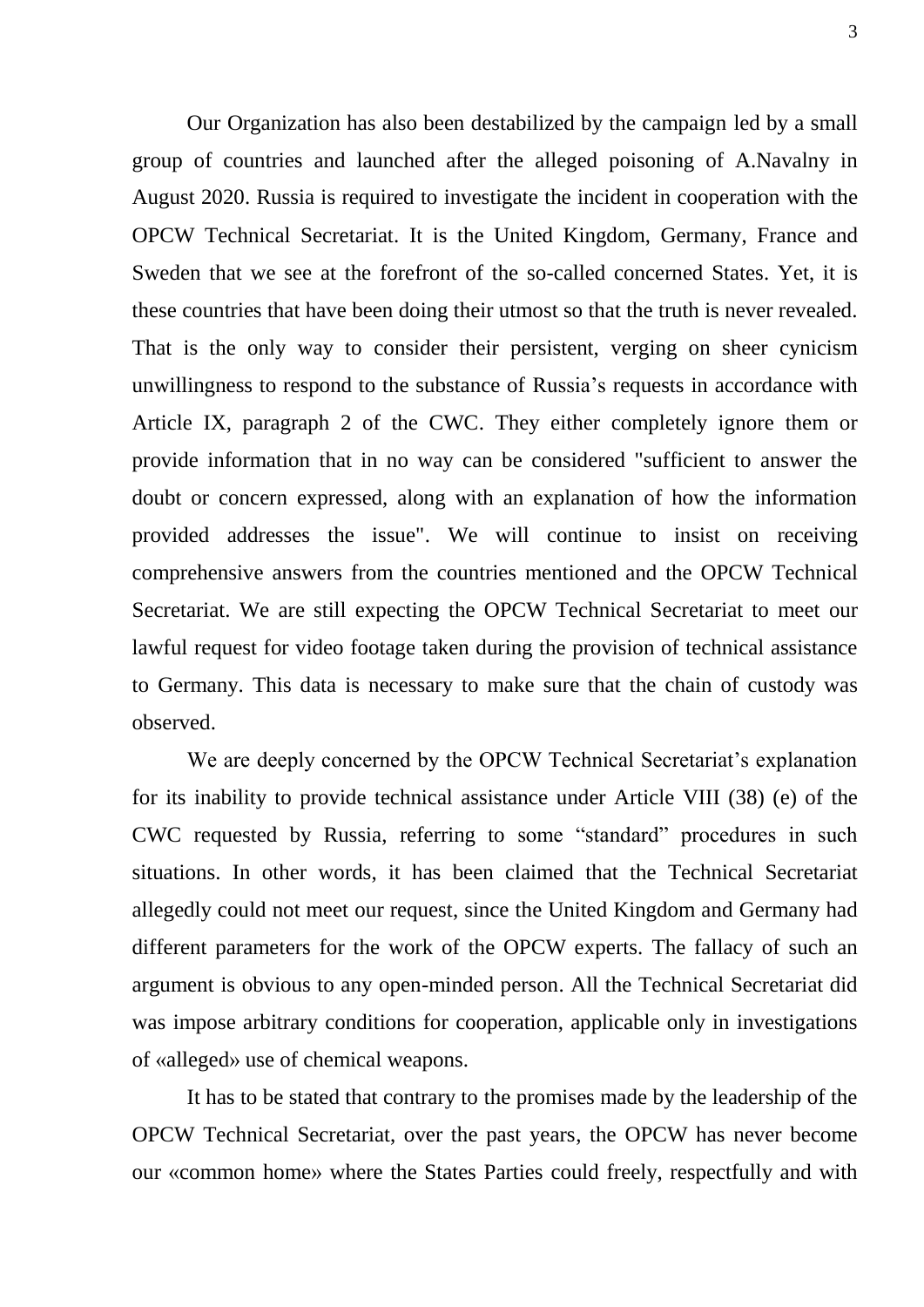mutual account for each other's interests engage in dialogue and find solutions to pressing issues.

During the CSP-26, the USA and its allies are about to force another illegitimate decision through voting in circumvention of the CWC. Demonstrating complete disregard for the method of introducing amendments to the Convention, they impose on the States Parties the notorious "understanding" regarding the prohibition of the aerosolised use of central nervous system-acting chemicals for law enforcement purposes. This approach is inconsistent with object and purpose of the Convention and therefore strongly oppose the adoption of such decision.

One of the significant steps towards the financial stability of the Organization is the transition to a two-year budget cycle. The budget is the lifeblood of the Organization. We assume that it is necessary to find a common denominator on such a critical issue for the operation of the OPCW. Regrettably, the draft of the main financial document once again includes funds to cover the costs of the unlawful attributive mechanism. For this reason, we cannot agree to approve the project in its current form.

We are convinced that all the outlined problems can be resolved if there is a political will on the part of the States Parties to do so. In order to do this, it is necessary to move away from the path of escalating confrontation, restore the unity of our Organization and the priority of decision-making on the basis of consensus. It is critical to do that both prior to the preparation for the forthcoming Fifth Review Conference which is to take place in 2023 and in the interests of achieving the global goal of making the Convention universal.

We request that this statement be circulated as an official document of the  $26<sup>th</sup>$  session of the CSP and published on the Catalyst and the OPCW external server.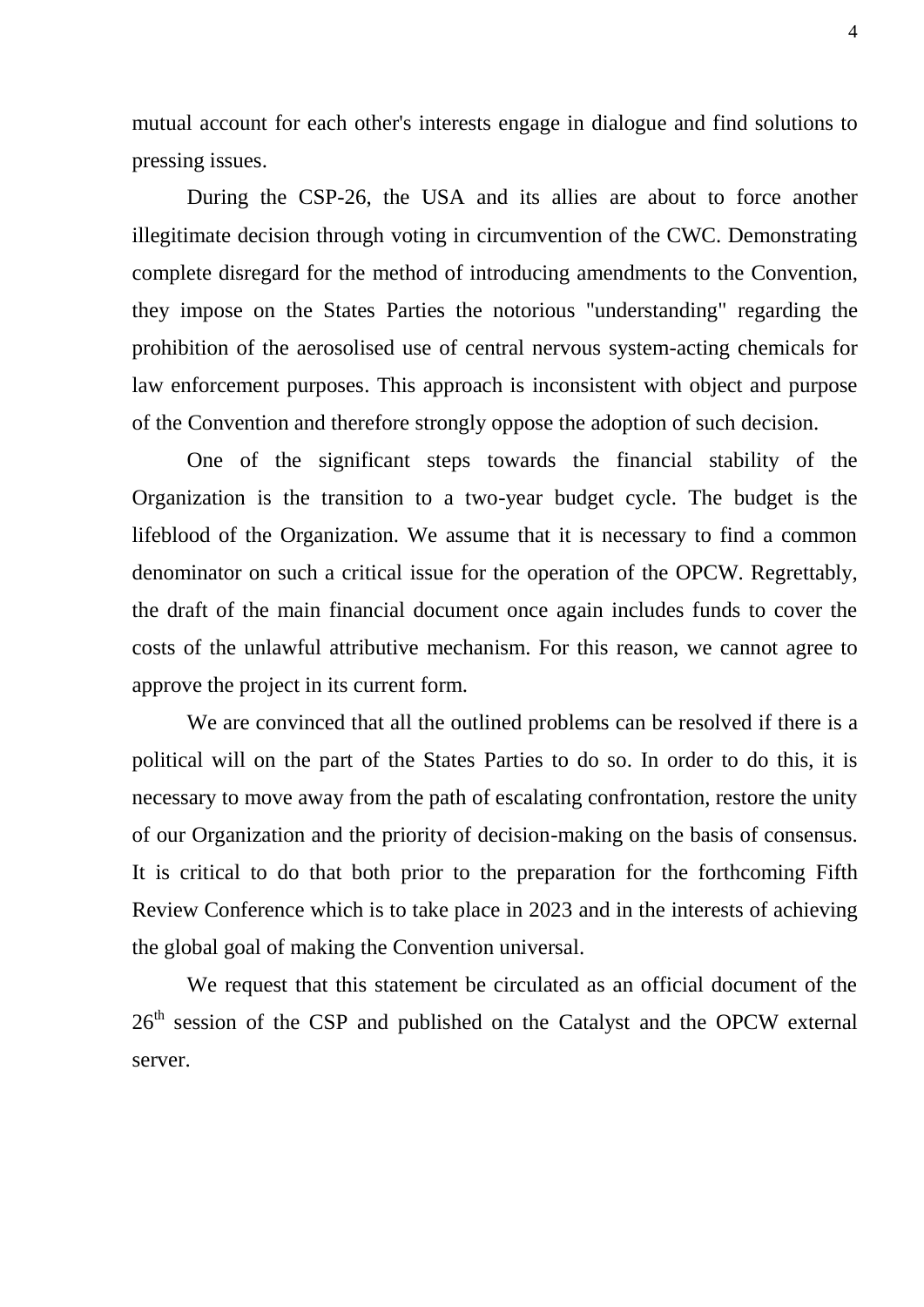## **РОССИЙСКАЯ ФЕДЕРАЦИЯ**

## **ВЫСТУПЛЕНИЕ РУКОВОДИТЕЛЯ ДЕЛЕГАЦИИ РОССИЙСКОЙ ФЕДЕРАЦИИ ЗАМЕСТИТЕЛЯ МИНИСТРА ПРОМЫШЛЕННОСТИ И ТОРГОВЛИ РОССИЙСКОЙ ФЕДЕРАЦИИ О.Н.РЯЗАНЦЕВА НА ДВАДЦАТЬ ШЕСТОЙ СЕССИИ КОНФЕРЕНЦИИ ГОСУДАРСТВ-УЧАСТНИКОВ**

Уважаемый г-н Председатель, Уважаемый г-н Генеральный директор, Уважаемые делегаты,

Подводя итоги уходящего года, важно отметить серьезную обеспокоенность развитием событий на гаагской площадке. Здесь усиливаются центробежные тенденции, утрачена практика принятия решений консенсусом, атмосфера донельзя политизирована.

Россию это тем более заботит, что сама она стояла у истоков КЗХО, скрупулезно и безусловно выполняет взятые на себя обязательства. Один из примеров тому – завершение на три года ранее намеченного срока ликвидации доставшегося нашей стране от Советского Союза крупнейшего в мире химарсенала. Призываем США как единственного на сегодняшний день обладателя химоружия последовать нашему примеру и досрочно завершить процесс химдемилитаризации.

Первопричину наблюдаемого сейчас дрейфа нашей Организации в сторону от своего технического предназначения усматриваем в желании небольшой группы государств подменить международное право (в данном случае КЗХО) своими изобретенными правилами. Так, в 2018 г. под напором США и их союзников было продавлено одиозное и нелегитимное решение о наделении Техсекретариата (ТС) не свойственными ему прокурорскими функциями по определению виновных в применении химоружия, что выходит за рамки охвата КЗХО и вторгается в исключительные прегоративы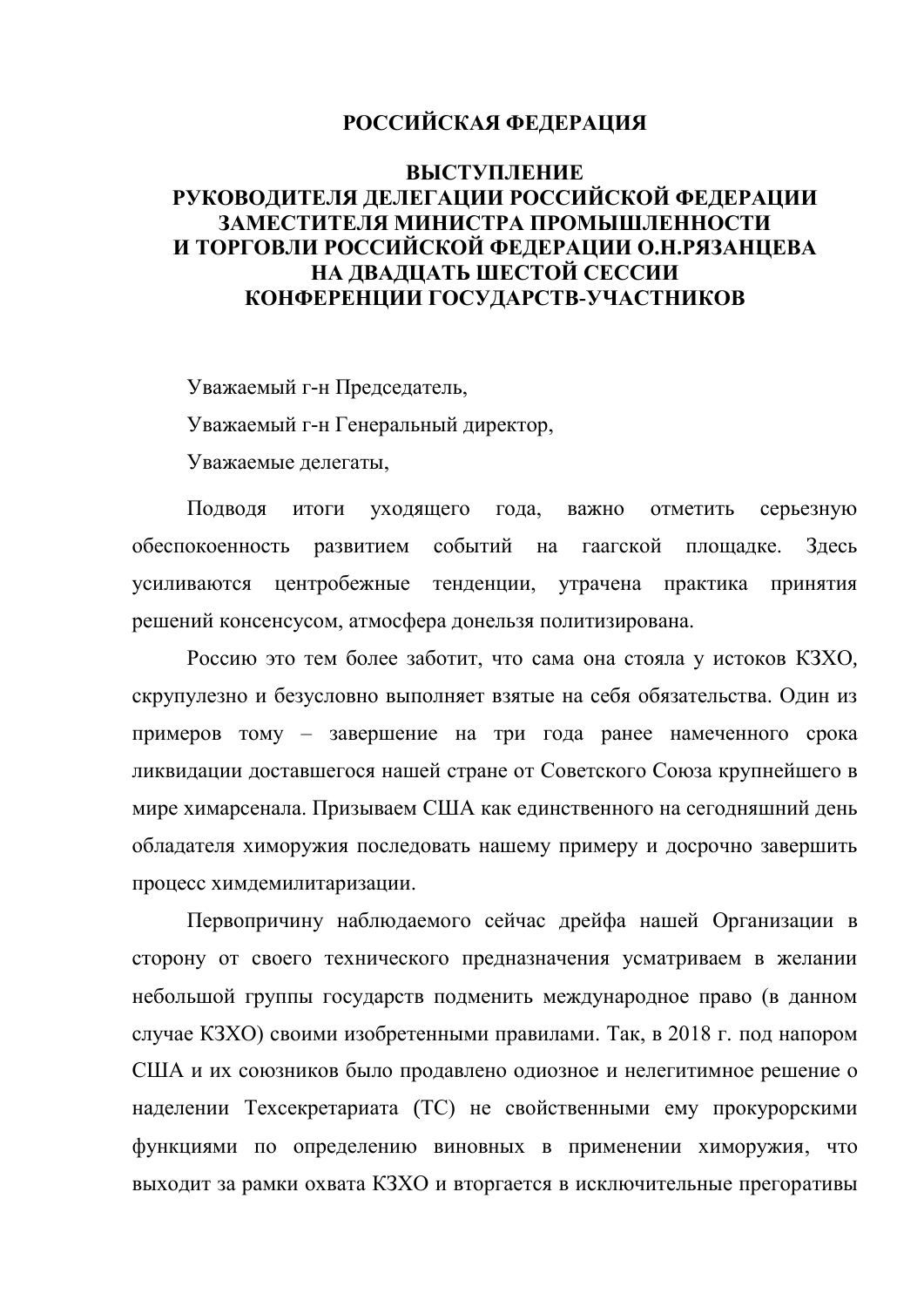СБ ООН. Этот прискорбный факт предопределил на многие годы вперед негативное развитие событий в Гааге, усугубил поляризацию позиций государств-членов ОЗХО.

Возглавляемая США группа государств возомнила себя обладателями истины в последней инстанции в том, что касается нераспространения химоружия. Это позволило под предлогом борьбы с безнаказанностью применения химоружия развернуть кампанию по шельмованию целого ряда стран, в первую очередь Сирии.

Заработал на полную мощность конвейер нелегитимной Группы по расследованию и идентификации, которая, в т.ч. на основании неубедительных, а иногда и просто сфальсифицированных выводов Миссии по установлению фактов применения химоружия в Сирии (МУФС), принялась выносить обвинительные заключения в адрес Дамаска, забыв, что Сирия, несмотря на сложную обстановку в этом регионе, добровольно приняла решение присоединиться к Конвенции. Кульминацией этого процесса стало первое в истории Организации поражение государстваучастника – Сирии – в правах и привилегиях по КЗХО. Предвзятое и несправедливое решение 25-й сессии КГУ не делает чести нашей Организации. Именно такое отношение к Сирии – полноправному члену ОЗХО – сдерживает другие государства, пока находящиеся вне правового поля Конвенции, принять решение о присоединении к этому международному договору.

ОЗХО, напротив, должна была бы объединять государства-участники Конвенции для решения по-настоящему важных задач, связанных с избавлением мира от химоружия и недопущением его воспроизводства.

На этом фоне работа Технического секретариата ОЗХО вызывала нарекания у целого ряда делегаций. Прежде всего это связано с разразившимся скандалом вокруг подготовки доклада МУФС по химинциденту в сирийской Думе в апреле 2018 года. Несмотря на призывы к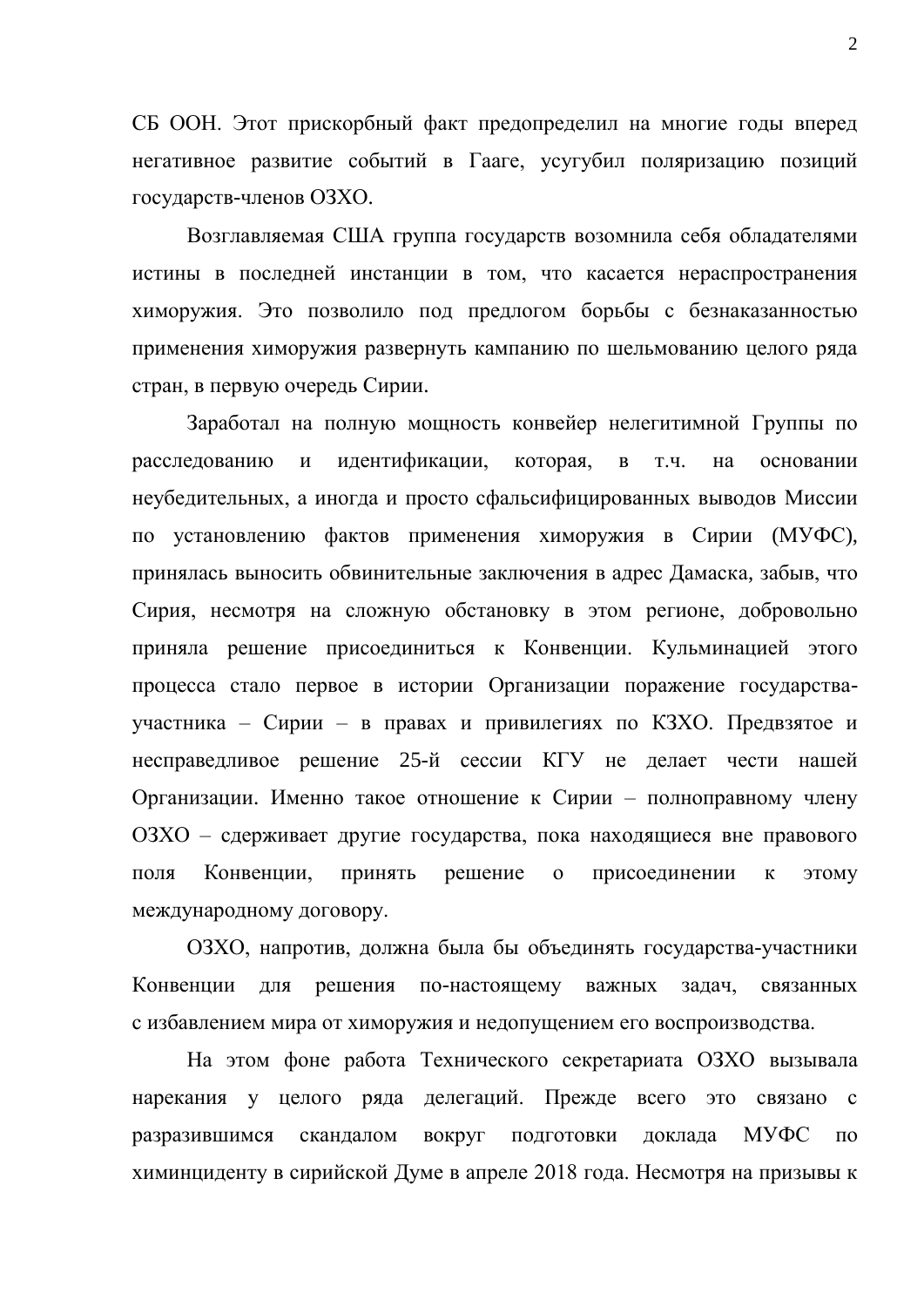честному разбирательству со стороны государств-членов, а также международной общественности, авторитетных ученых, экспертов, включая первого Гендиректора Ж.Бустани, Техсекретариат ОЗХО предпочел занять позу умолчания. Тем самым он лишь усилил подозрения в том, что доклад был полностью переписан с целью вывести из-под ответственности США, Великобританию и Францию, совершивших в ночь на 14 апреля 2018 г. неспровоцированный акт агрессии против суверенной CAP.

Расшатывает нашу Организацию и оркестрированная небольшой группой стран кампания в связи с делом о мнимом отравлении А.Навального в августе 2020 года. От России требуют проведения – во взаимодействии с Техсекретариатом ОЗХО – расследования произошедшего. В авангарде т.н. встревоженных государств мы видим Великобританию, Германию, Францию и Швецию. Но как раз именно эти страны делают все возможное, чтобы правда никогда не всплыла наружу. Только так можно расценивать их упорное, граничащее с цинизмом нежелание отвечать по существу запросов Российской Федерации по п.2 Статьи IX КЗХО. Они либо игнорируют их вовсе, либо дают такую информацию, которую никак нельзя считать «достаточной для ответа на высказанное сомнение или озабоченность, наряду с объяснением, каким образом представленная информация решает данный вопрос». Мы будем и далее настаивать на получении исчерпывающих ответов как от упомянутых стран, так и от Техсекретариата ОЗХО. От Техсекретариата мы по-прежнему ожидаем удовлетворения нашего законного требования о предоставлении видеоматериалов, снятых в процессе оказания технического содействия Германии. Эти данные необходимы, чтобы удостовериться в соблюдении процедуры последовательности действия для обеспечения сохранности вещественных доказательств (chain of custody).

Глубоко обеспокоены объяснением Техсекретариата ОЗХО по поводу невозможности оказать запрошенное Россией техническое содействие по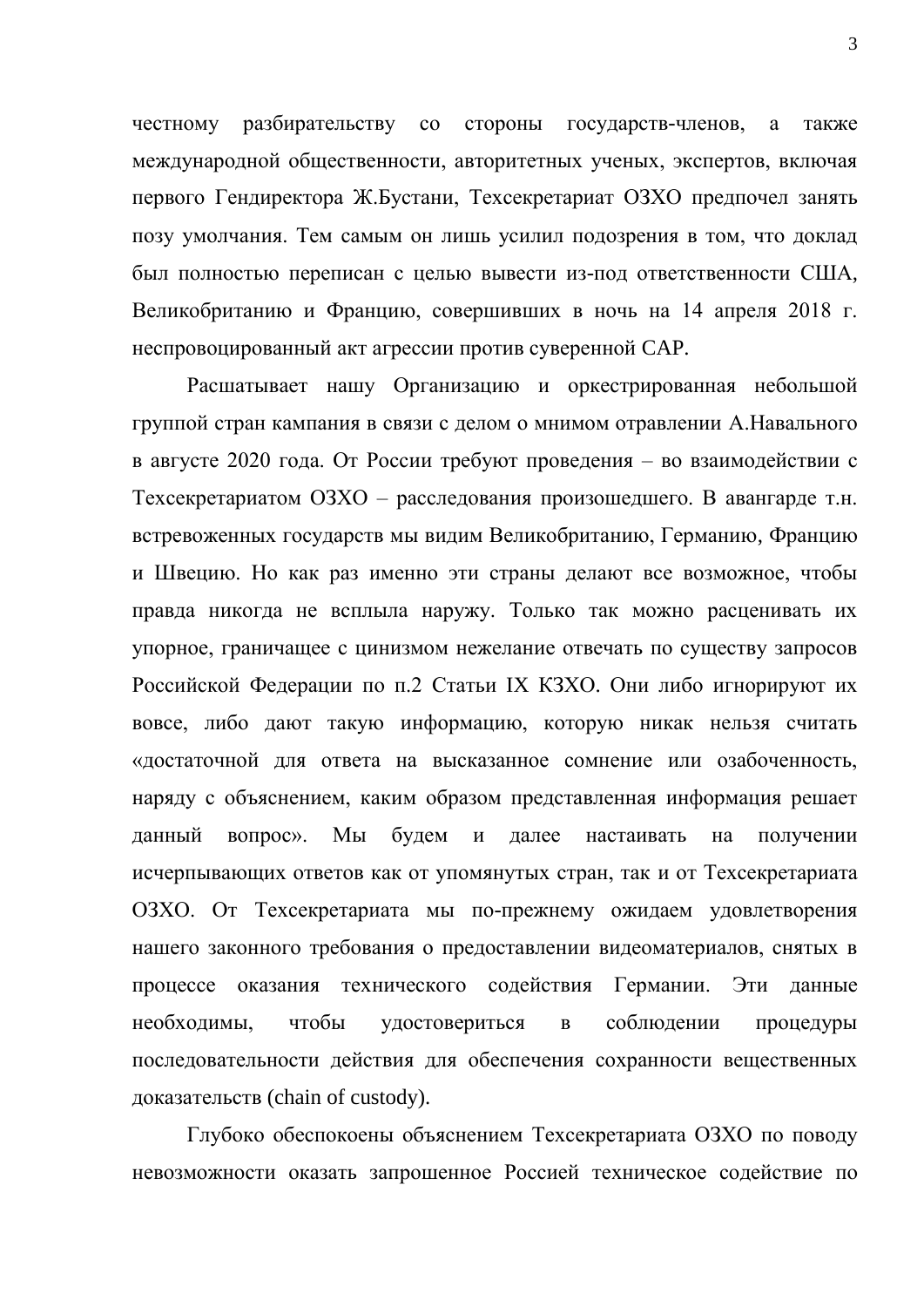пункту 38 (е) Статьи VIII КЗХО со ссылкой на некие «стандартные» процедуры в такого рода ситуациях. Иными словами, нас уверяют, что поскольку параметры работы экспертов ОЗХО в Великобритании и Германии были иными, Техсекретариат не смог-де пойти нам навстречу. Несостоятельность подобного довода видна для любого непредвзятого человека. Техсекретариат ОЗХО только тем и занимался, что выставлял собственные условия взаимодействия, применимые исключительно для проведения расследований о «мнимом» использовании химического оружия.

Приходится констатировать, что за истекшие годы ОЗХО, вопреки обещаниям руководства Техсекретариата ОЗХО, так и не стала нашим «общим домом», где государства-участники могли бы свободно, уважительно и при взаимном учете интересов вести диалог, находить решения назревших проблем.

В ходе КГУ-26 США и их союзники собираются продавить посредством голосования в обход КЗХО еще одно нелегитимное решение. С полным пренебрежением к порядку внесения поправок в Конвенцию, государствам-участникам навязывают пресловутое «понимание» о запрете использования химикатов, воздействующих на центральную нервную систему, в аэрозольной форме в правоохранительных целях. Такой подход не отвечает предмету и цели Конвенции, поэтому выступаем категорически против принятия данного решения.

Одним из значимых шагов на пути к финансовой стабильности Организации видим переход на двухгодичный бюджетный цикл. Бюджет – это своего рода кровеносная система Организации. Исходим из необходимости нахождения общего знаменателя по такому критическому для жизнедеятельности ОЗХО вопросу. К сожалению, в проект главного финансового документа вновь заложены средства на покрытие расходов нелегитимного атрибутивного механизма. По этой причине не можем согласиться с утверждением проекта в нынешнем виде.